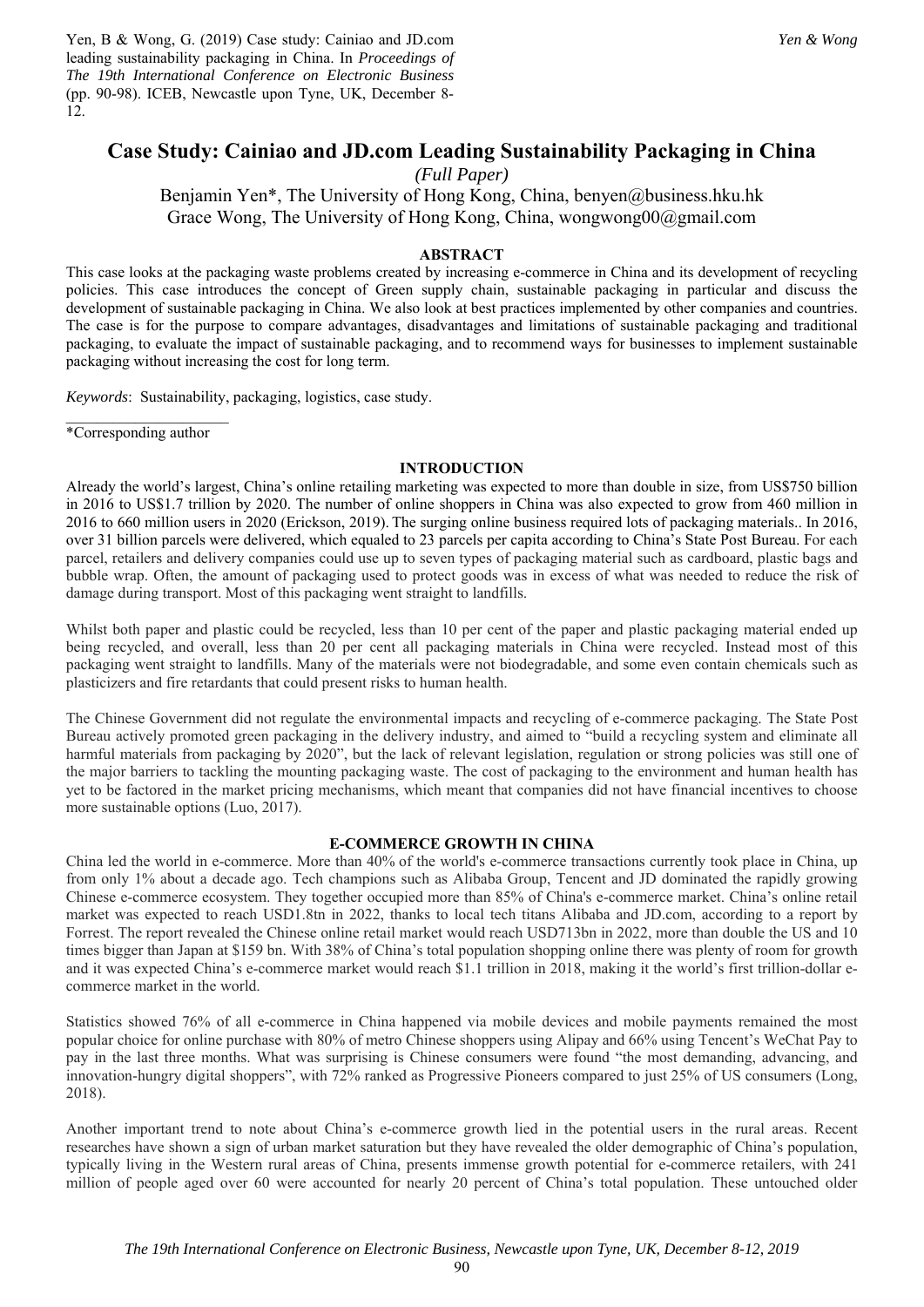demographic with the potential for infrastructure development and government-backed initiatives made the rural areas the next growth sector with huge potential.



*Source:* https://www.weforum.org/agenda/2018/09/five-trends-shaping-the-future-of-e-commerce-in-china/ Figure 1: Retail e-commerce sales figures worldwide

Rural Western-based users made up only 27 percent of all internet users in China with the majority of infrastructure developments were focused on China's Eastern areas. Alibaba's Taobao shopping app has recognized only recently this fact and started to shape their marketing strategies to target those 50 and older (Harsono, 2018).

Cainiao Network and JD Logistics, which were the logistics arms of Alibaba and JD.com, the two largest e-commerce firms in China. Their approaches and development on sustainable packaging were always the role models not only the logistics industry but also the e-commerce industry.



*Source*:https://seekingalpha.com/article/4132604-jd-com-vs-alibaba-comparative-study?page=2 Figure 2: JD's national warehouse network and last-mile reach

## **Cainiao Establishment**

Cainiao Network was the logistics alliance launched by Chinese e-commerce giant Alibaba Group in 2013. It provided a logistics information platform that linked a network of delivery partners, warehouses, and merchants to make package deliveries faster and more efficient. Cainiao's business covered express delivery, warehouse fulfillment, last-mile delivery, rural logistics and cross-border logistics. Cainiao Network connected 6.1 million delivery routes, 2 million couriers, over 40,000 pick-up stations, 3,000 transportation companies, 30,000 rural villages, and 15 leading express delivery companies (CIW, 2017). In 2018, daily processed package volume was 100 million and exceeded 1 billion weekly.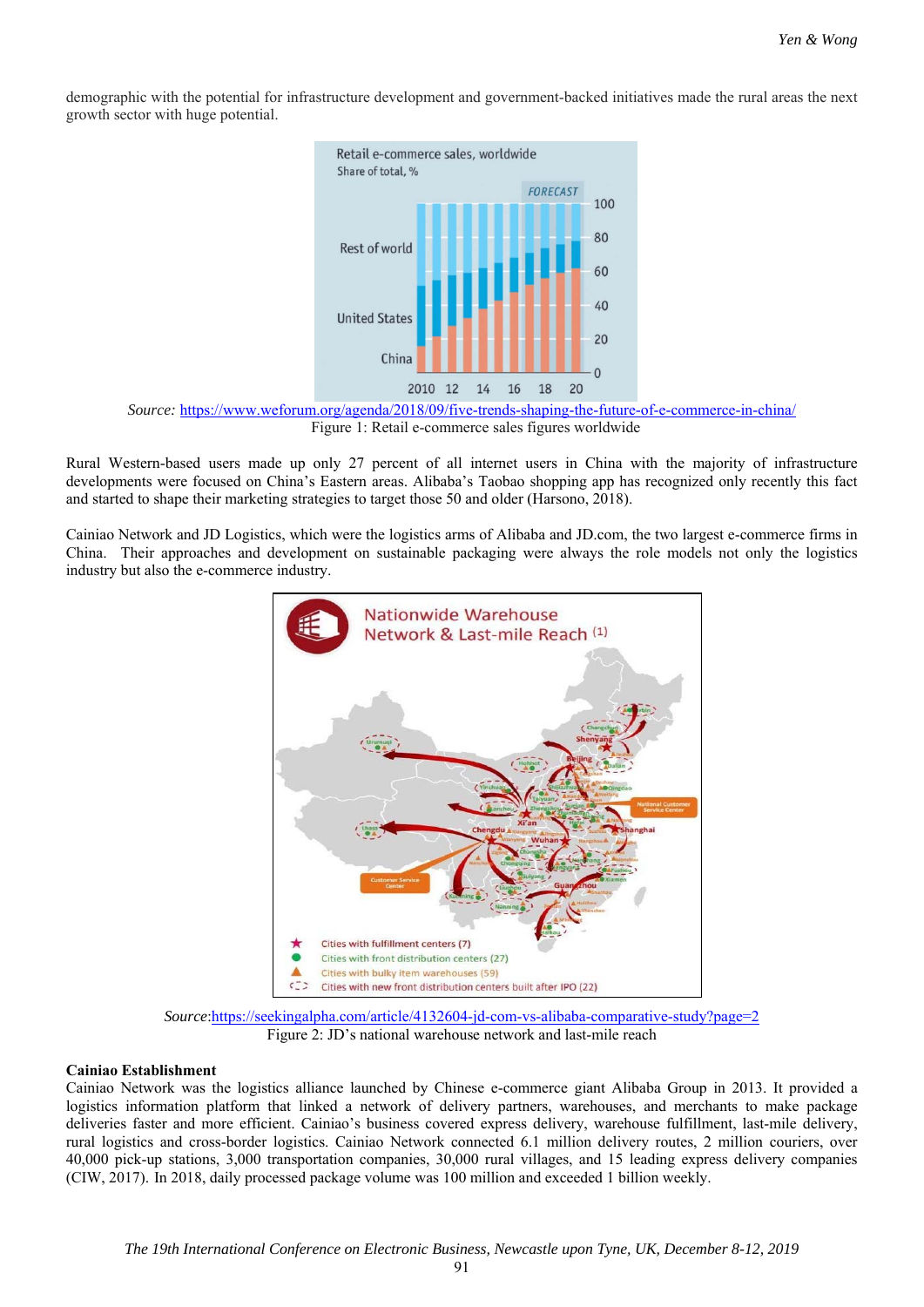### **JD Logistics Establishment**

JD.com, China's largest online retailer to provide smart supply chain established JD Logistics on April 25, 2017 and logistics served by using the company's advanced technology and logistics expertise. Leveraging the unparalleled access to data from every step of the e-commerce process, from ordering to delivery and after-sales service, JD Logistics stated it would use AI, big data and automation to redefine the potential of e-commerce logistics. It aimed to provide business partners with comprehensive supply chain solutions, including warehousing, transportation, delivery, after-sales service, as well as logistics services, including smart and cross-border logistics. JD.com had one of the largest fulfillment infrastructures of any ecommerce company in the world. JD.com operates 256 warehouses, as well as 6,906 delivery stations and pickup stations across China, which were staffed by its professionally trained employees, providing nationwide last-mile delivery service (JD, 2017). In October 2018, JD.com launched a parcel delivery service in China to enable consumers in Beijing, Shanghai, and Guangzhou to send packages inter-city and across mainland China via the JD.com mobile app. The service includes various timing, for example same-day or two-day delivery, and high-value items such as luxury products and high-end consumer electronics. It aimed to expand the courier service to any residential and business customer in Mainland China (Yu, 2018). JD built the world's first fully automated warehouse in Shanghai, and they currently were developing their own drones delivery and automatic delivery robots (JD, 2019).

## **E-COMMERCE IMPACT ON ENVIRONMENT**

China's Singles' Day online discount sales bonanza on Saturday saw bargain-hungry buyers spend over 254 billion yuan (S\$52 billion), flooding the postal and courier businesses with around 331 million packages - and leaving an estimated 160,000 tonnes of packaging waste including plastic, cardboard and tape. The annual Nov 11 buying frenzy was a regular fillip for giant online retailers like Alibaba and JD.com.

China's State Post Bureau (SPB) said postal and courier companies were having to deal with at least 331 million packages, up 31.5 per cent from last year. Greenpeace described the annual promotion as a "catastrophe for the environment" that not only creates waste, but leads to a surge in carbon emissions from manufacturing, packaging and shipping. In a report published last week, it estimated that total orders last year produced 52,400 tonnes of additional climate-warming carbon dioxide. Official data showed China's courier firms delivered around 20 billion orders in 2015, using 8.27 billion plastic bags, 9.92 billion packing boxes and enough sticky tape to go around the globe more than 400 times. Overall deliveries continued to surge, with the number of packages expected to hit 50 billion next year, up from 30 billion in 2016, according to forecasts by the SPB (The Straits Times, 2017).

As we have seen the tremendous growth of e-commerce in China and the expeditiously growing parcel volume, excessive packaging and actual delivery from the logistics hub to the end-users, namely last-mile delivery created many environmental problems, just to name a few such as traffic congestions, waste problems and air pollution. All E-commerce companies around the world were facing the same issues and they have been working hard to come up with innovative ideas and adopting latest technologies to achieve sustainability.



Figure 3: From DC to Final Destination: Last Mile Dilemma

According to Business Insider, Last mile delivery was defined as "In a product's journey from warehouse shelf to customer doorstep, the "last mile" of delivery is the final step of the process — the point at which the package finally arrives at the buyer's door. In addition to being a key to customer satisfaction, last mile delivery was both the most expensive and timeconsuming part of the shipping process" (Dolan, 2018).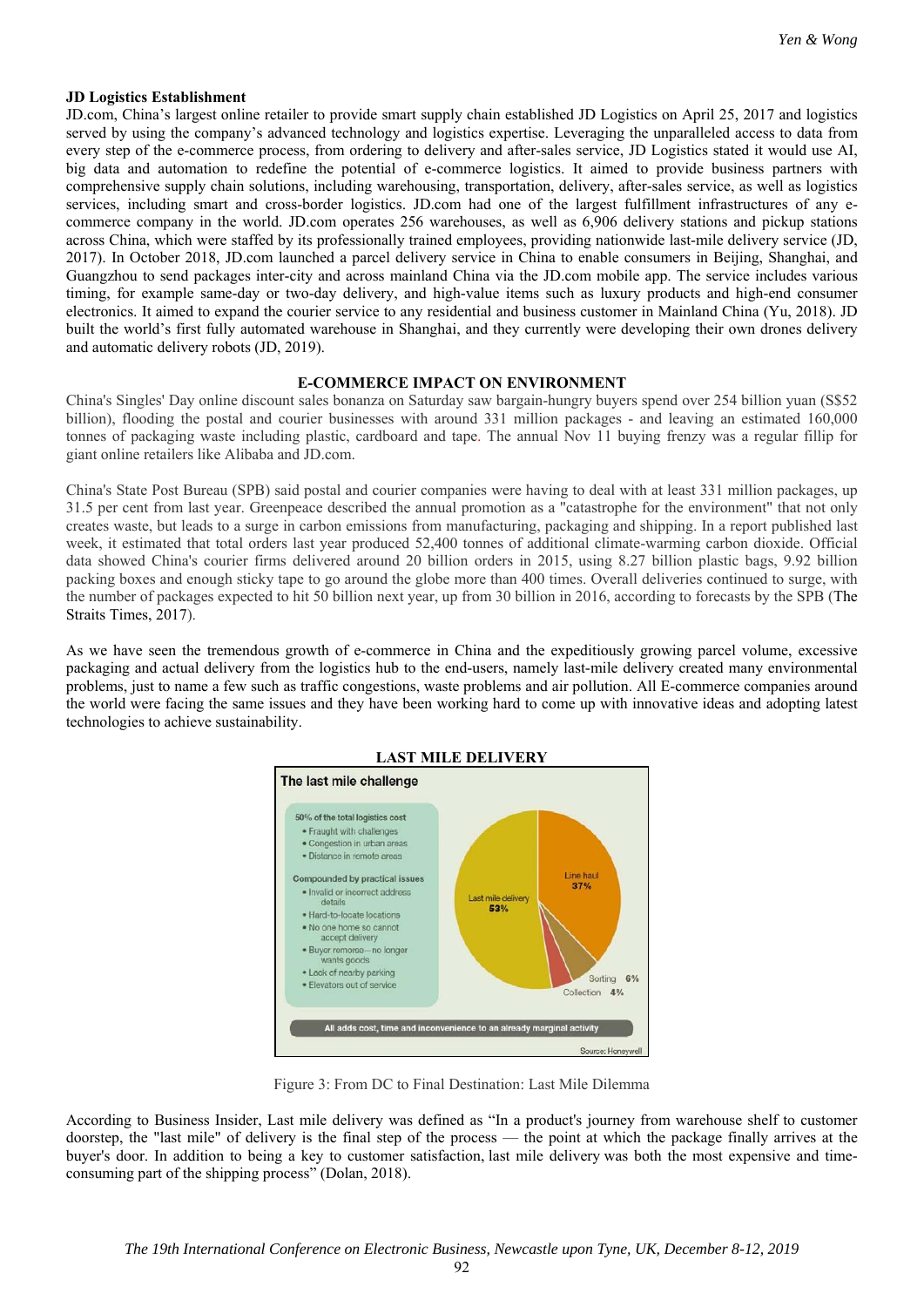Rising labor costs and other overheads would provide challenging headwinds for the sector in the coming years. But so much of the infrastructure, such as fulfillment centers and parcel lockers, was already in place (Sololongom *et al.*, 2019).



Source: https://medium.com/@miccowang/delivery-robots-as-last-mile-solution-aebebe557ad4

Figure 4: Various models were likely to dominate last-mile delivery, given available product options density, and customer preferences.

# **ENVIRONMENTAL MEASURES OF EUROPEAN COUNTRIES**

In year 2018, the European Commission published its new Plastic Strategy as part of the boarder 2015 EU action plan for the circular economy and of the 2008 Waste Framework Directive, would also contribute to reaching the Sustainable Development Goals, the Paris Agreement and the EU's industrial policy objectives, which includes the following strategies:

- All plastic packaging in the EU marketplace must be either reusable or recyclable in a cost-effective manner by 2030,
- Recycle 55% of plastics by 2030,
- Develop strategies to integrate plastics value chains to promote market development (QC Polymers is a great example),
- Remove recycling-hampering substances from products,
- Develop standardized eco labeling criteria
- Consider policy tools to better manage marine litter

The commission aimed at ensuring that, by, 2030, all plastic packaging was reusable or recyclable in a cost effective manner (Davis 2018). In the US, Walmart issued recently a new set of waste reduction commitments around plastic packaging for its private brand program with the following commitments:

- Target at least 20% post-consumer recycled content in private brand packaging by 2025
- Seek to achieve 100% recyclable, reusable, or industrially compostable packaging for its private brand packaging by 2025
- Label 100% of food and consumable private brand packaging with the How2Recycle® label by 2022
- Work with suppliers to eliminate the non-recyclable PVC packaging material in its general merchandise packaging by 2020
- Reduce private brand plastic packaging when possible, optimizing the use to meet the need

Chinese government introduced measures to promote sustainable packaging in logistics industry including setting up green packaging guidelines, tax reduction and incentive programs. They suggested reducing parcel-packaging materials, using more electronic bills and increasing recycling efforts. The new guidelines were part of the country's  $13<sup>th</sup>$  five-year plan for a cleaner and greener China. Government aimed to increase environmental protection efforts, cut carbon emission and develop cleaner technologies.

## **SUSTAINABILITY MEASURES OF CAINIAO AND JD.COM**

The annual famous Nov 11 Singles' Day shopping festival was the most important date for online retailers like Alibaba and JD.com. Total sales hit 254 billion yuan with 1.38 billion orders placed. The mountain of trash produced from just one day have created serious concerns from environmentalists like Greenpeace. Nie Li, toxic campaigner at Greenpeace stated that 160,000 tonnes of packaging waste including plastic, cardboard and tape were produced. E-commerce firms have drawn up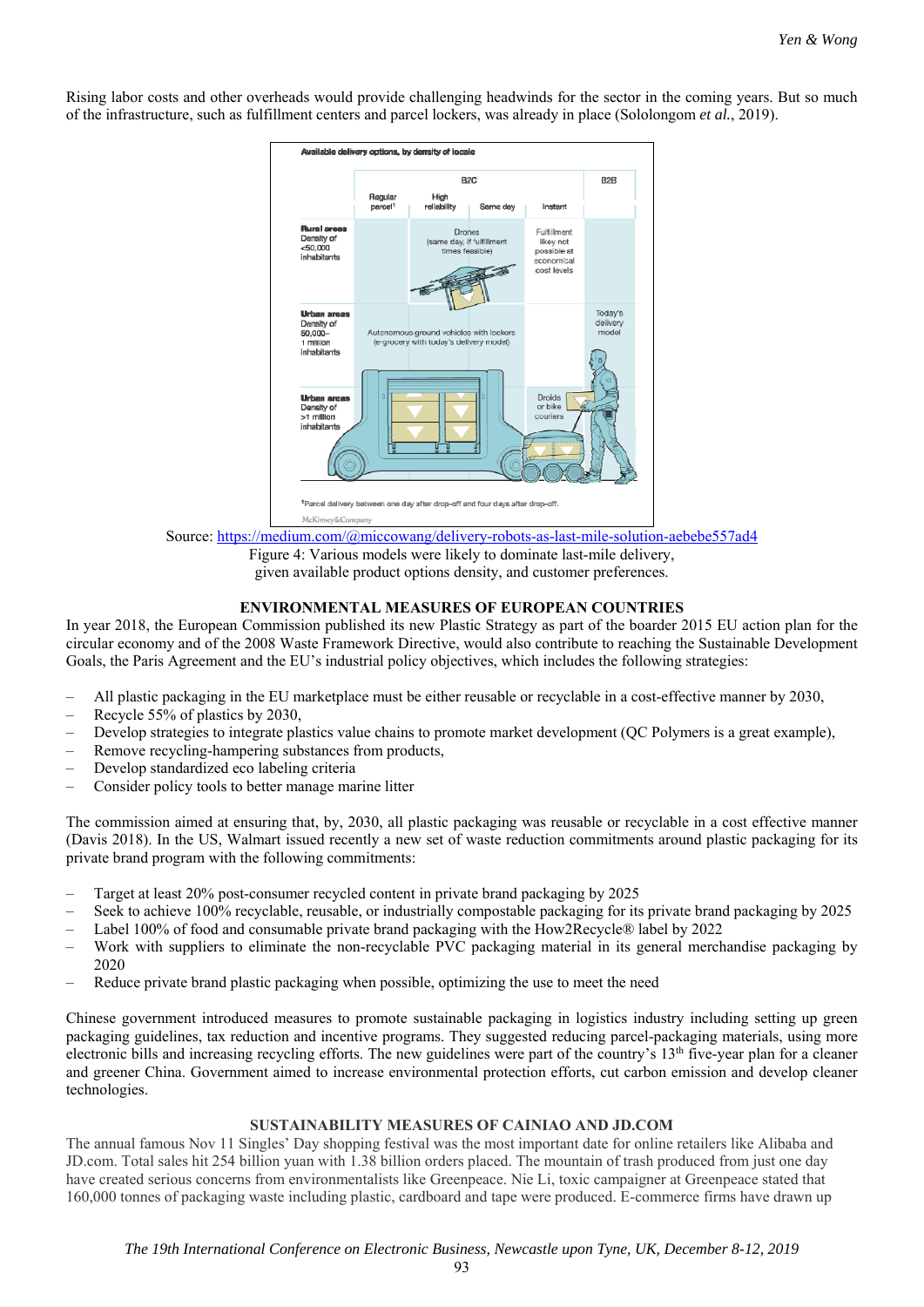measures aimed at solving the problem, and aim to replace cardboard boxes with reusable plastic ones that courier companies can share. They have also experimented with biodegradable delivery bags and tape-free boxes, but Nie said the efforts were still not enough (Stanway, 2017).

## **Cainiao Smart Packaging**

Cainiao started a green logistics initiative in 2013 with 32 Chinese International partner, focusing on green solutions such as promoting the use of greener packaging and recycling, adopting electric delivery vehicles in nearly 20 cities, and applying big data to improve efficiency in logistics. In 2015 the project saved 1 billion packing boxes and delivered 0.5 million parcels packed in 100 percent bio-degradable materials to consumers. The project aimed to reduce 3.62 million tons of carbon emissions from the industry by 2020 (Luo, 2017). In 2016, Cainiao Network, Alibaba Foundation, China Environmental Protection Foundation, and the six largest logistics companies in China established the Cainiao Green Alliance Foundation. An investment of 300 million Yuan has been planned for research use to promote green logistics, consumption and supply chain management.

| <b>Investor</b> | <b>Speciality</b>        | <b>Share</b> | <b>Role in Cainiao</b>                  |
|-----------------|--------------------------|--------------|-----------------------------------------|
| Alibaba         | Ecommerce                | 43%          | Data platform, financial reconciliation |
| Yintai          | Property                 | 32%          | Warehouse management                    |
| Fosun           | Conglomerate/Investments | 10%          | Warehouse construction                  |
| FORCHN.com.cn   | Conglomerate/Logistics   | 10%          | Line-haul                               |
| YTO.net.cn      | Logistics                | 1%           | Last mile                               |
| SF              | Logistics                | 1%           | Last mile                               |
| STO.cn          | Logistics                | 1%           | Last mile                               |
| YundaEx.com     | Logistics                | 1%           | Last mile                               |
| ZTO.com         | Logistics                | 1%           | Last mile                               |

Source: https://ecommerceiq.asia/cainiao-logistics-southeast-asia/ Figure 5: Cainiao Business Model

In the year of 2018, Cainiao adopted advanced technologies to increase its sustainability effort including its smart-packaging technology to reduce 15% of wasted materials and improved packaging efficiency for over 510 million parcels. Wang Pan, head of the Cainiao Logistics Cloud division, which provides enterprise solutions such as the smart-packaging algorithm said "All sellers have to do is to insert the length, height and width of their products and the order history, and the system will automatically recommend the right size," "When a new order comes in, it will suggest a box that matches the area of the shipments, as well as the order in which the box should be packed and item combinations."

- Real-time recommendation to merchants on the best delivery option;
- E-shipping labels for easy package identification and tracking;
- smart sorting provides delivery firms with the best route option;
- Based on past sales data, smart inventory allocation helps merchants stock up products in the nearest warehouse;
- Cainiao partners' smart warehouses enhance efficiency in packaging and despatching;
- Cainiao pick-up stations provide the last-mile deivery solution;
- Cainiao Guoguo App provides one-stop order placing, package tracking and other logistics services;
- Cainiao collects data throughout the logistics chain and share it with partners on its cloud platform;

On top of smart packaging, Cainiao also set up "Cainiao Recycling Project" on Aliababa's navigation app Amap to direct customers to the closest recycling stations, for every box recycled, they scanned a QR code via their Mobile Taobao, Cainiao or Alipay apps to received "green power" points on Ant Forest, a popular game inside the app that tracked users' carbon footprints. 5,000 recycling stations to collect shipping boxes at different delivery points, schools and commercial buildings in 200 cities. It has collected over 3.5 million boxes for recycling.

For the B2B wholesale segment, Alibaba's 1688.com featured sustainable-packaging vendors selling related items, ranging from biodegradable delivery bags to boxes that didn't require sealing tape. Another subsidiary Tmall Supermarket also changed its duct tape to thinner plastic, with messages written on top to remind customers to separate the platic tape from cardboard boxes. This would help recycling facilties time and energy spent on removing plastic from recyclable boxes. To take steps forward, Cainiao joined efforts with the Alibaba group in the Alibaba Green Logistics 2020 to improve recycling, packaging, route-planning and delivery methods to reduce waste and promote sustainability. Alibaba CEO Daniel Zhang stated it was very important to make products are close enough to customers before they get sold by reducing package numbers and innovating in new materials (Chou, 2018).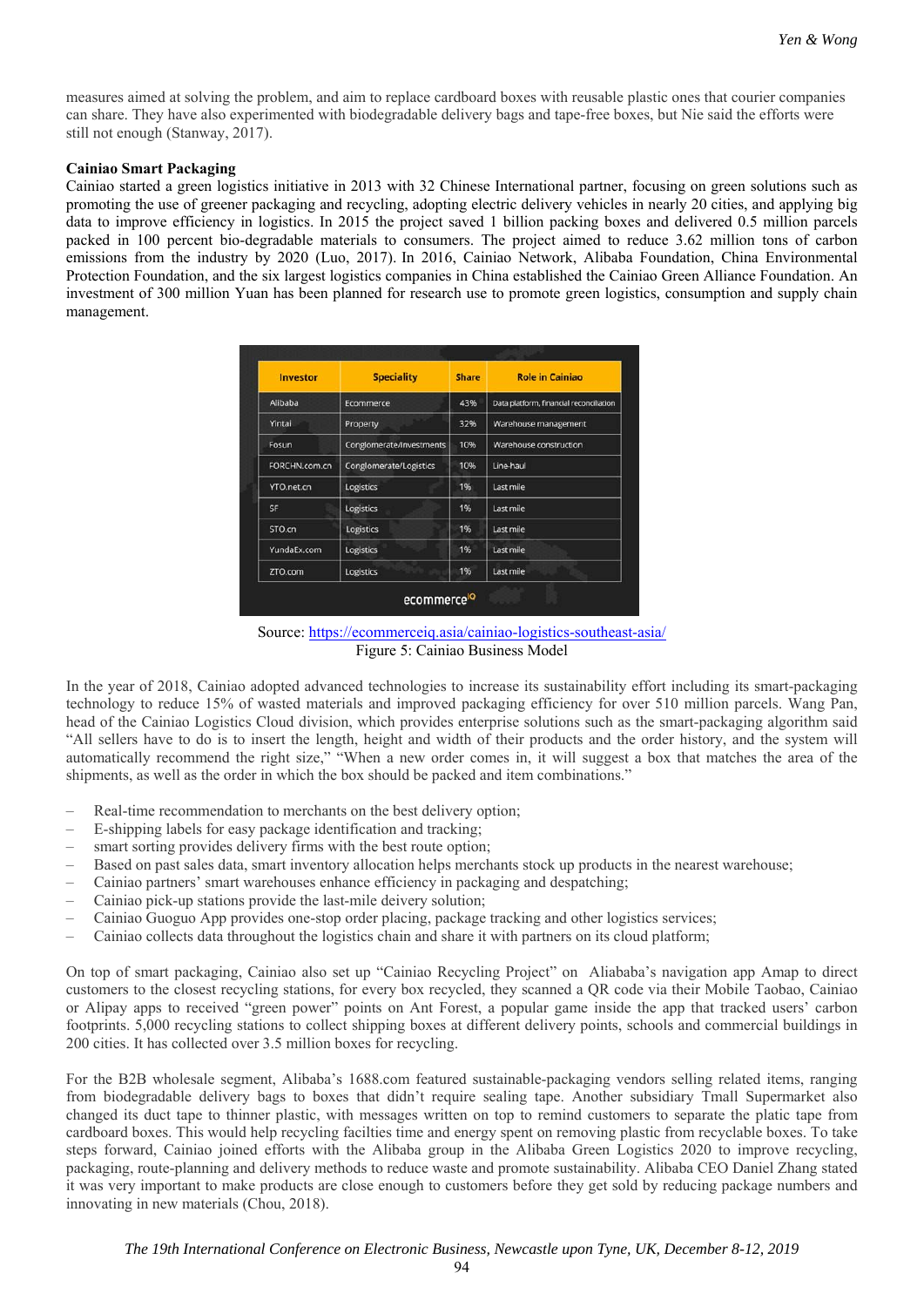

Source: https://www.alizila.com/wp-content/uploads/2016/09/Cainiao-Factsheet.pdf?x95431 Figure 6: Cainiao's Delivery and Warehouse Network

Alibaba's Cainiao logistics arm said in emailed comments that it had launched initiatives aimed at minimising its environmental impact. "We are committed to work closely with different stakeholders to protect the environment and contribute to the sustainable development of the industry," it said (The Straits Times, 2017).

# **JD.com's Green Actions**

"China's online retail giants have taken few real steps to reduce delivery packaging waste," she said. "Ultimately, packaging that we throw out after one use is not a sustainable option." A spokesman for JD.com said it was "continually improving ways to better reduce waste and pollution" and, among other measures, aims to raise the proportion of biodegradable materials in its packaging materials to 80 per cent by 2020 (The Straits Times, 2017).

In 2018 JD.com launched its eco-friendly packaging programme which allowed customers to select the reusable packaging option on the billing page while placing orders and return the green box to the delivery personnel after receiving their order. Under this new programme, JD.com would deliver small and medium-sized parcels in reusable packaging and it was expected to save RMB32.5 million annually. It introduced the free service in Beijing, Shanghai, Guanzhou and Shenzhen and target to expand to 20 cities by the end of 2018 (Packaging Gateway, 2018).

Due to the problems of air pollution and traffic jams, JD.com has adopted advanced technology for solutions and it developed drones, AGVs and parcel lockers to increase efficiency and also lessen the impact on environment. JD was the first company in China to use drones to deliver parcels in rural areas in China. It obtained a license to operate drones on a provincial level for logistics purposes, the first company in China to do so. JD had setup logistics operations using drones in seven provinces, including Shaanxi, Jiangsu, Hainan, Qinghai, Guangdong, Fujian and Guangzi. They mainly delivered goods to rural areas that are hard to reach.

JD converted more than 5,000 of its delivery vehicles to new energy and it expected to reduce an estimated several million tons of CO2 emissions after it entire fleet go green. JD also encouraged its manufacturers to adopt more sustainable processes to reudce the impact on environment especially on natural resources. JD also educated its customers about sustainability through its partnership with green advocacy groups like the United Nations Development Programme to let people know how to change their consumption habits and launched a recycling program for used items sent to charities and non-profit organizations to reduce waste and help people living in poverty (Wang, 2019).

# **DISCUSSION AND SUMMARY**

# **Comparison Of Traditional Packaging And Sustainable Packaging**

| Sustainable Packaging<br>Packaging<br>'radif |
|----------------------------------------------|
|----------------------------------------------|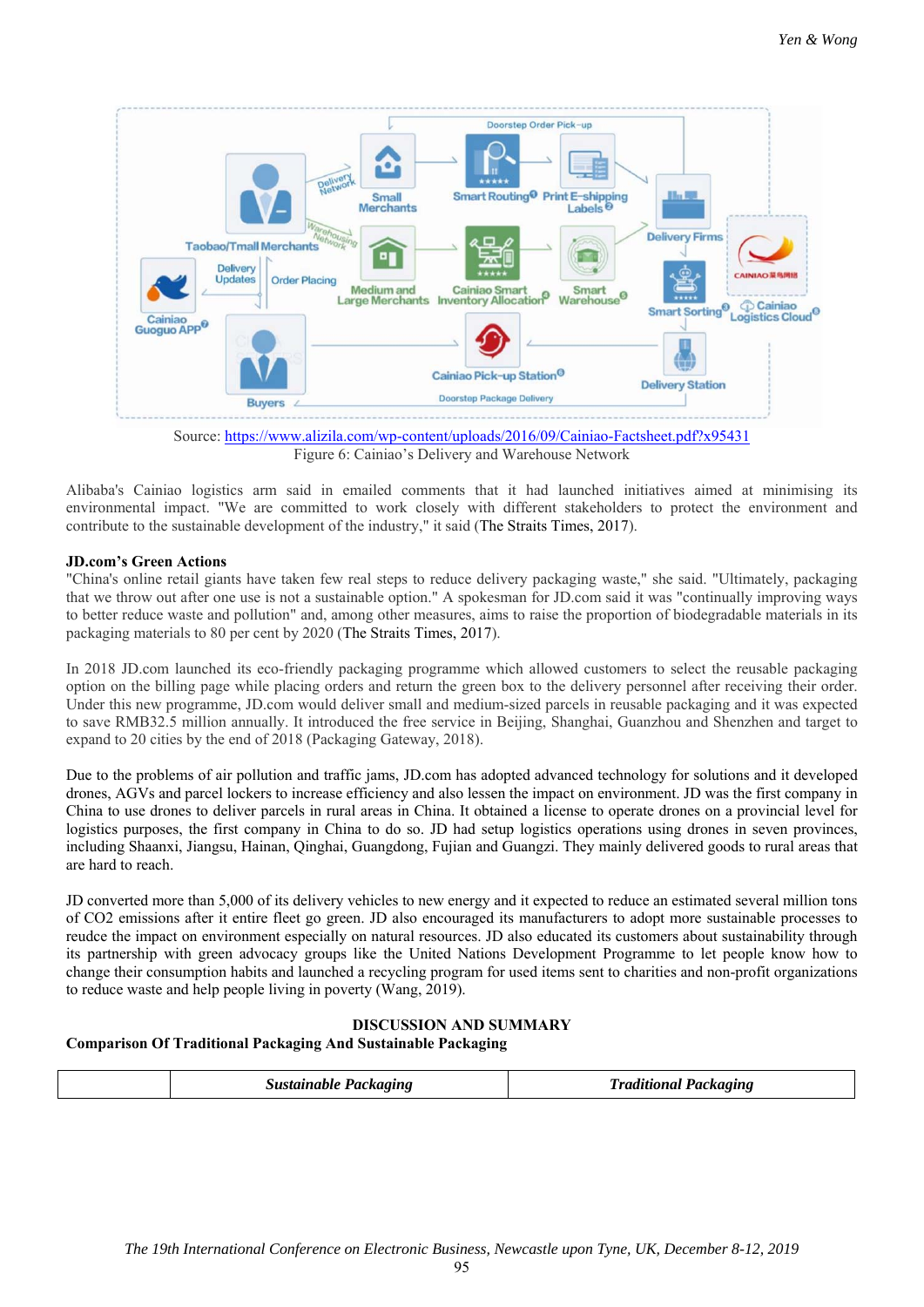| <b>Advantages</b>    | More environmental-friendly: reduce package<br>material waste with greener packaging and<br>make recycling easier.<br>Reduce carbon emissions significantly and<br>$\qquad \qquad -$<br>improves packaging efficiency.<br>Save money by recycling materials and reduce<br>$\qquad \qquad -$<br>the effort/time on recycling.                                                                            | A mature supply chain with suppliers along the<br>chain can work with each other easily.<br>Enough capacity to meet the fast demand of e-<br>commerce.<br>Provide protection to goods with low initial cost                                                                                                                                  |
|----------------------|---------------------------------------------------------------------------------------------------------------------------------------------------------------------------------------------------------------------------------------------------------------------------------------------------------------------------------------------------------------------------------------------------------|----------------------------------------------------------------------------------------------------------------------------------------------------------------------------------------------------------------------------------------------------------------------------------------------------------------------------------------------|
| <b>Disadvantages</b> | Require initial investment on green solutions<br>(e.g. use biodegradable materials, set up<br>recycling processes and adopt electric delivery<br>vehicles)<br>R&D cost of new materials is high: need to re-<br>$\overline{\phantom{m}}$<br>design the original packaging, route-planning<br>and delivery methods.<br>Require a high degree of information<br>$\qquad \qquad -$<br>technology adoption. | Environmental issues: recovery rate is low,<br>hazardous chemical waste risky to human<br>health.<br>Non-biodegradable materials also cause various<br>pollutions and excessive carbon emissions.                                                                                                                                            |
| <b>Limitations</b>   | Regulation not to mature stage.<br>$\overline{\phantom{0}}$<br>Companies have no incentive to adopt more<br>sustainable options, especially SMEs who<br>often face technical barriers such as IT<br>adoption.<br>Challenges associated with changing consumer<br>$\qquad \qquad -$<br>behaviors.                                                                                                        | Most of the packaging materials available on<br>the market are not biodegradable.<br>Most of the packages are thrown away after one<br>$\overline{\phantom{0}}$<br>use, even though they are still within their<br>useful lifetime.<br>There lacks regulation to evaluate the<br>environmental impact caused by non-recyclable<br>materials. |

# **Role Of Sustainable Packaging In Improving The Traditional Supply Chain Management**

The adoption of sustainable packaging with advanced technologies can improve supply chain management and increase customer satisfaction. The following is one example from Cainiao. The last mile in the shipping process is the most time consuming and expensive part, where the excessive packaging problem always occurs if the last-mile delivery is long. In order to overcome this issue, Cainiao applied big data analysis to improve the delivery efficiency. For instance, it printed e-shipping labels for tracking and identification of the package. The delivery firm can use the information from the labels to sort packages and suggest optimized routes to customers, and there are no additional labels needed to identify packages.

Moreover, with the implementation of information technology, various firms along the supply chain can share data with the others. With such data sharing, the packaging algorithm not only can suggest the most suitable package to be used in delivery, but also facilitate effective forecasting and inventory building. In addition, the products can be shipped in bulk load to the warehouse and then dispatched to customers. This saves packaging materials as well as the last mile delivery cost.

## **Evaluation Of The Impact Of Sustainable Packaging**

The implementation of sustainable packaging is certainly bringing impact to the environment, society and economy.

- *Environmental impact*. Prior to using biodegradable materials, the traditional packaging used many types of nonrecyclable packaging materials which worsened issues such as plastic waste, carbon emissions and even traffic congestion. However, by implementing sustainable packaging, the pollution problems can be eased. Some examples include: 1) The adoption of smart-packaging technology by Cainiao in 2018, which reduced wasted materials by 15% to improve packaging efficiency for over 510 million parcels; and 2) Adoption of advanced technology (e.g., drones, parcel lockers) by JD.com, which helped increase delivery efficiency and relieve burden on the environment by converting more than 5,000 of its delivery vehicles to run on renewable energy.
- *Social impact*. In aligning with worldwide initiatives on sustainable development, companies which use sustainable packaging can gain public recognition on the effort it makes on environmental protection. By taking these actions, companies can also deliver on their corporate social responsibility commitment and create win-win situations. Examples here are: 1) In the "Cainiao Recycling Project", Alibaba allowed its customers to find the nearest recycle station and earn "green points". This initiative can change consumer habits and increase the cost-effectiveness of the recycle business; and 2) JD.com has a consumer education program focused on sustainability through its partnership with the United Nations Development Program. The initiative allows people to learn about how to change their consumption habits and launch recycling programs for used items sent to non-profit organizations.
- *Economic impact*. The adoption of sustainable packaging brings expansion opportunities for the recycle business. Sustainable packaging materials could be a new investment area for many venture capitals companies. The initial cost might be high, but in the long run when it matures, the entire supply chain should benefit in a cost-effective manner. JD.com showed a good example here, with the new eco-friendly packaging program, it delivered small and medium size parcels in reusable packaging, and it was expected to save RMB 32.5 million annually.

#### **Recommendation For Implementation**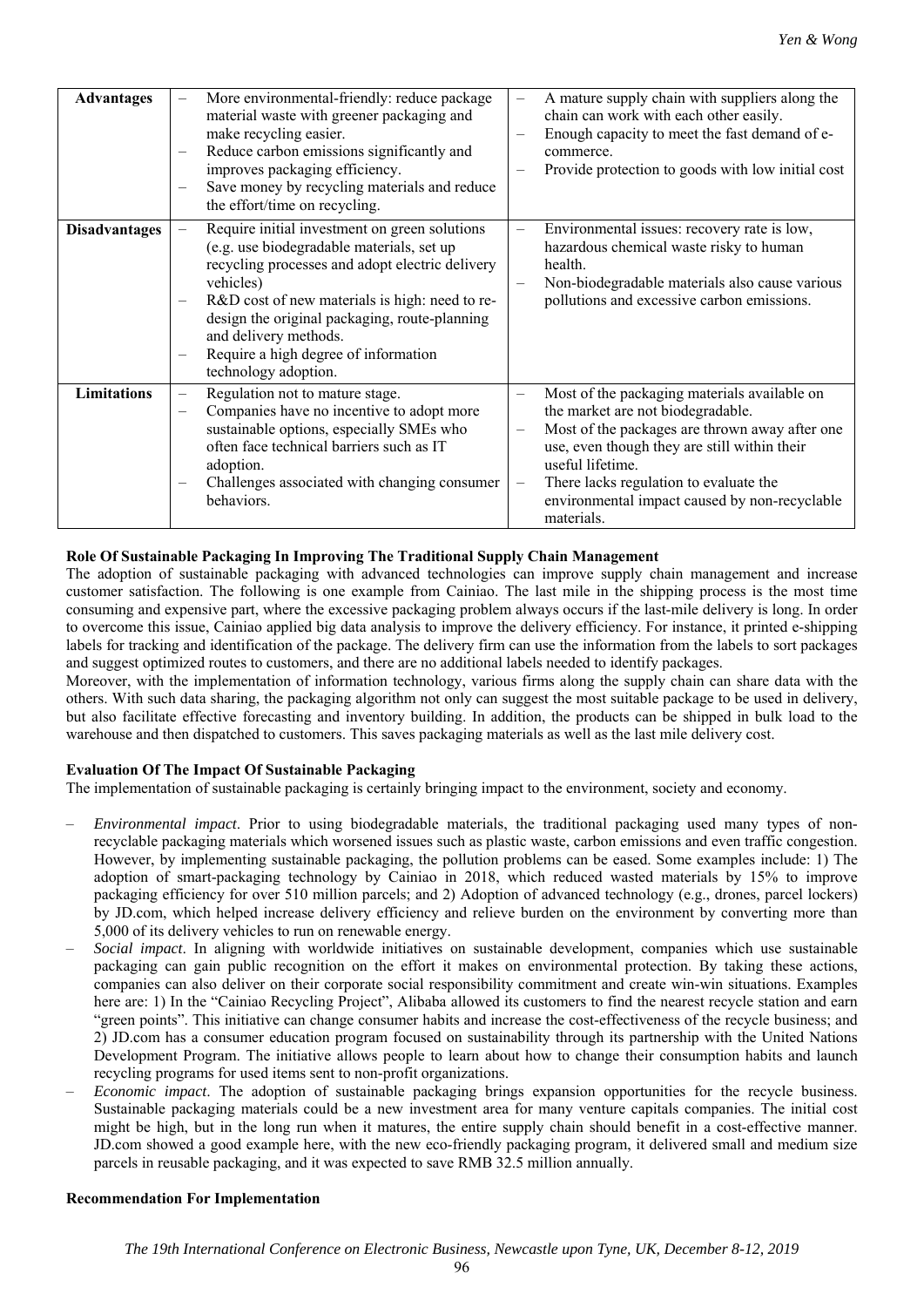In order to eliminate the waste of packaging materials throughout the entire supply chain and reduce the distance of last mile delivery to the consumers, there are many potential solutions that businesses can implement in terms of sustainable packaging without increasing costs for the long term.

- *Forming a Strategic Alliance* **–** partners within the alliance will share costs, professional skills, returns and most importantly information so a seamless reuse along the entire value chain is possible. Aligning their objectives, particularly reuse objectives, will help align their interests and in turn their operations. As an extension of this alliance, they will also find ways to encourages consumers to use durable packaging in the last mile delivery.
- *Providing policies and regulations that incentivize reuse and recycle* the government can use policy tools such as more favorable taxes to help the private sector overcome the initial cost barrier before the abovementioned alliance can achieve long term cost competitiveness
- *Socializing the reuse concept both within and without the alliance/industry* this could lead to more desirable behaviors by industry practitioners and consumers such as: improve package design with a focus to minimize life cycle cost throughout the entire value chain which would solve the redundant packaging that prevails in the industry now; standardize both packaging materials and the packaging process which could simultaneously reduce waste and lower costs, improve operational efficiency and increase reuse opportunities; automate the packaging process to reduce labor cost and minimize waste that is often inevitable in an manual operation.

### **ROAD AHEAD**

With the ever changing e-commerce world and all companies were working hard to take the winning edge in the business, customers were also increasing their expectations in both online shopping experience and faster deliveries, therefore costs were also increasing for these e-commerce companies in terms of labor and adopting advance technologies, would Cainiao and JD.com be able to sustain its leading positions in the e-commerce market? Would the e-commerce companies in China be able to overcome the challenges with increasing number of delivery volume? Would China be able to take a lead in sustainable packaging globally?

#### **ACKNOWLEDGMENT**

This work is partially supported by grant Seed Grant HKU (2018-2019) and Fudan-HKU JRF (2016-1029). The authors also would like to thank ACRC (HKU) for the comment and the class ECOM/ICOM-19 SCM class for the discussion and summary.

#### **REFERENCES**

- Chou, Christine. (2018). Some of Cainaio's Most Important Work Starts 11.12, Alizila, November 15, 2018. Retrieved from https://www.alizila.com/some-of-cainiaos-most-important-work-starts-11-12/
- CIW (2017). INFOGRAPHIC Overview on Cainiao, Alibaba's logistics platform, China Internet Watch, May 29, 2017 . Retrieved from https://www.chinainternetwatch.com/20741/cainiao-network-intro/
- Davis, Tristanne. (2018). Trending Topics in European Packaging Takeaways from PACE Europe, GreenBlue, March 19, 2018.Retrieved from https://sustainablepackaging.org/trending-topics-in-european-packaging-takeaways-from-paceeurope/
- Dolan, S. (2018). The challenges of last mile logistics & delivery technology solutions. *Business Insider, accessed*, *2*(06), 2018.. Retrieved from https://www.businessinsider.com/last-mile-delivery-shipping-explained
- Erickson, Jim. (2017). Goldman Sachs report: China Online Shopping to double in size over the next several years to \$1.7 trillion by 2020, Alizila, March 2, 2017 . Retrieved from https://www.alizila.com/online-shopping-in-china-to-double-by-2020-goldman-report/
- Harsono, Hugh. (2018). Why the Future of Chinese e-commerce is in its Rural Areas, The Drum November 14, 2018. Retrieved from https://techcrunch.com/2018/11/13/why-the-future-of-chinese-e-commerce-is-in-its-rural-areas/
- JD. (2017). JD.com Announces Establishment of JD Logistics Business Group, GlobeNewswire, April 25, 2017. Retrieved from https://www.globenewswire.com/news-release/2017/04/25/970694/0/en/JD-com-Announces-Establishment-of-JD-Logistics-Business-Group.html
- JD. (2019). Our Business, JD.com .Retrieved from https://corporate.jd.com/ourBusiness (accessed November 7, 2019)
- Long, Danielle. (2018). China e-commerce market forecast to reach \$1.8tn in 2022, The Drum, 20 August 2018. Retrieved from https://www.thedrum.com/news/2018/08/20/china-e-commerce-market-forecast-reach-18tn-2022
- Luo, Gloria. (2017). Act now, act together: Tackling packaging waste from e-commerce in China, Eco-Business, May 11, 2017. Retrieved from https://www.eco-business.com/opinion/act-now-act-together-tackling-packaging-waste-from-ecommerce-in-china/
- Packaging Gateway. (2018). JD.com Introduces Eco-Friendly Reusable Packaging in China, Packaging Gateway, October 23, 2018. Retrieved from https://www.packaging-gateway.com/news/jd-com-introduces-eco-friendly-reusable-packagingchina/
- Sololongom, Juan, Rozycki, Marek and Kerr, Ian. (2019). JD vs Alibaba in The Last Mile: What's Happening Behind the Great Wall, International Parcel and Postal Technology, February 4, 2019. Retrieved from https://www.parcelandpostaltechnologyinternational.com/analysis/jd-vs-alibaba-in-the-last-mile-whats-happening-

behind-the-great-wall.html